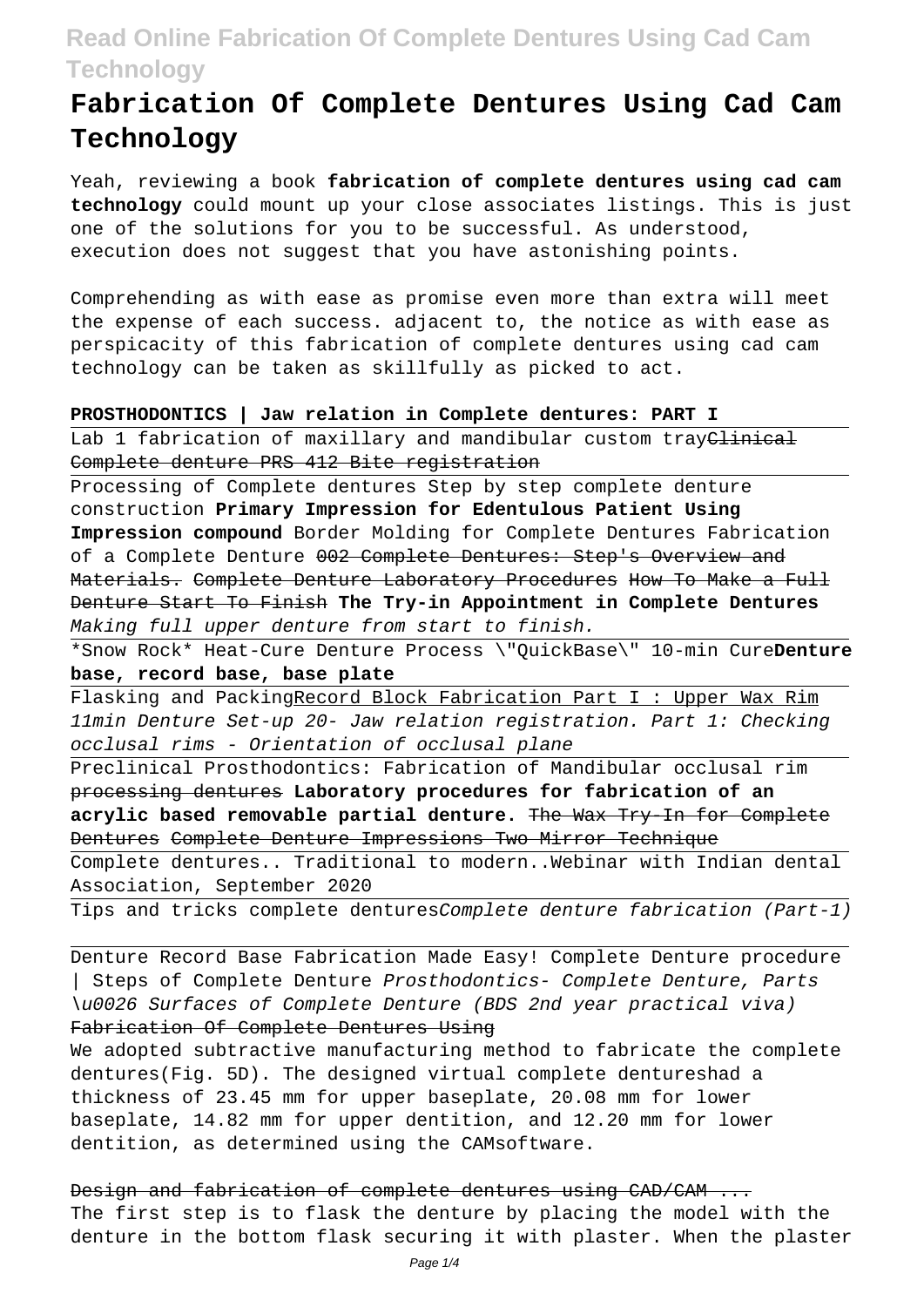is dried, the upper flask is put in place and filled with additional plaster. The flask is then heated until the wax is sufficiently melter.

#### THE TEN STEPS TO DENTURE FABRICATION - DDS Lab

Design and fabrication of complete dentures using CAD/CAM technology. The aim of the study was to test the feasibility of using commercially available computer-aided design and computer-aided manufacturing (CAD/CAM) technology including 3Shape Dental System 2013 trial version, WIELAND V2.0.049 and WIELAND ZENOTEC T1 milling machine to design and fabricate complete den ….

Design and fabrication of complete dentures using CAD/CAM ... Physical dentitions and baseplates were successfully fabricated according to the designed virtual complete dentures using milling machine controlled by a CAM software. Bonding physical dentitions...

### (PDF) Design and fabrication of complete dentures using ...

A WIELAND ZENOTEC T1 milling machine controlled by the CAM software was used to fabricate physical dentitions and baseplates by milling acrylic resin composite plates. The physical dentitions were bonded to the corresponding baseplates to form the maxillary and mandibular complete dentures.Virtual complete dentures were successfully designed using the software through several steps including generation of 3D digital edentulous models, model analysis, arrangement of artificial teeth, trimming ...

#### Design and fabrication of complete dentures using CAD/CAM.

In the article "Design and fabrication of complete dentures using CAD/CAM technology", [] which appeared in Volume 96, Issue 1 of Medicine, a funding statement was originally omitted.The funding statement should have read as follows: This study was funded by the Clinical Support of PLA General Hospital (2014FC-SXYY-1003) and the Capital's Special Health Development Research (2014-4-5022).

Design and fabrication of complete dentures using CAD/CAM ... T1 - Management of severe undercuts in fabrication of complete dentures. AU - Soni, A. PY - 1994/8. Y1 - 1994/8. N2 - The use of a RDB material has been discussed in the management of patients presenting with severe undercuts in the maxillary and mandibular edentulous jaws.

## Management of severe undercuts in fabrication of complete ...

• A complete denture was fabricated from photopolymerized resin composite material using a 3D laser lithography machine via printing, but this complete denture had poor mechanical properties such as the strength, thus being unusable in patients.Maeda Y, Minoura M, Tsutsumi S, Okada M, Nokubi T. A CAD/CAM system for removable denture.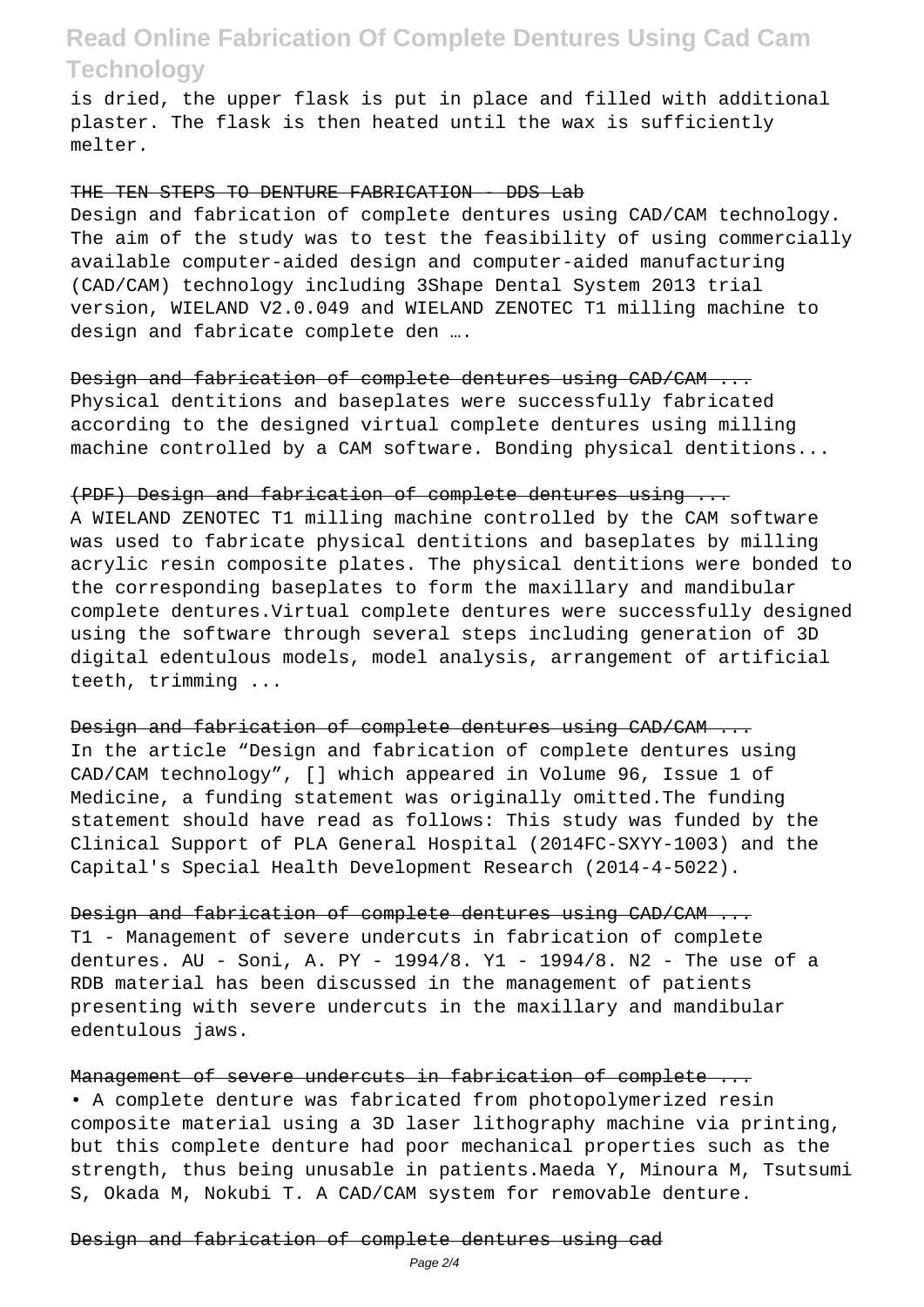This denture course is designed to review basic removable prosthodontic principles and techniques so that the dentist will have a higher level of confidence when making his/her next set of complete dentures.

### Hands On Dentures Course | Predictably Fabricating ...

How Long Does It Take to Complete? Four to five appointments may be required for the fabrication portion of a same day denture process and any preliminary surgery will also have to take place prior to placement. For patients who need a full same day denture, the back teeth are frequently removed six to eight weeks prior to the fabrication process.

## Same Day Dentures | Cohen's Gentle Dental

Fabrication of Complete Dentures for A Patient with Resorbed Mandibular Anterior Ridge Using All Green Technique. \*Sabzar Abdullah1,Gourav singh2,Mahbooba Khazir3,Ankit verma4, AFZAL AHMAD5 1Assistant Professor, Department of Prosthodontics, ZA Dental College, AMU, Aligarh 2Professor, Department of Prosthodontics, ZA Dental College, AMU, Aligarh

### Fabrication of Complete Dentures for A Patient with ...

Joffe EH. Simplified fabrication of the interim denture using a vacuumforming machine: a clinical report. J Prosthet Dent.1992;67:747–748. Raczka TC, Esposito SJ. The "jiffy" denture: a simple solution to a sometimes difficult problem. Compend Contin Educ Dent.1995;16:914–18. Seals RR, Kuebker WA, Stewart KL. Immediate complete dentures.

#### Clinical Considerations for Delivery of Immediate Dentures

Fabrication of conventional complete dentures involves a complex restoration method, requiring significant time and typically involving primary impressions, definitive impressions, jaw relation ...

#### (PDF) Current techniques in CAD/CAM denture fabrication

Duplication of complete dentures using general-purpose handheld optical scanner and 3-dimensional printer: Introduction and clinical considerations. Kosuke ... Evaluation of Three Different Processing Techniques in the Fabrication of Complete Dentures. Vamsi Krishna Chintalacheruvu, Rajasekaran Uttukuli Balraj, Lavanya Sireesha Putchala, ...

Dental laboratory procedures: Complete dentures | Semantic ... Denture base resins are highly-accurate materials specifically formulated for the creation of custom denture bases of all types. Production capabilities include removable denture bases and denture try-ins to ensure final prosthetic appliance fitments, as well as highquality complete monolithic interim dentures for same-day delivery when fused with class crown & bridge materials of preferred ...